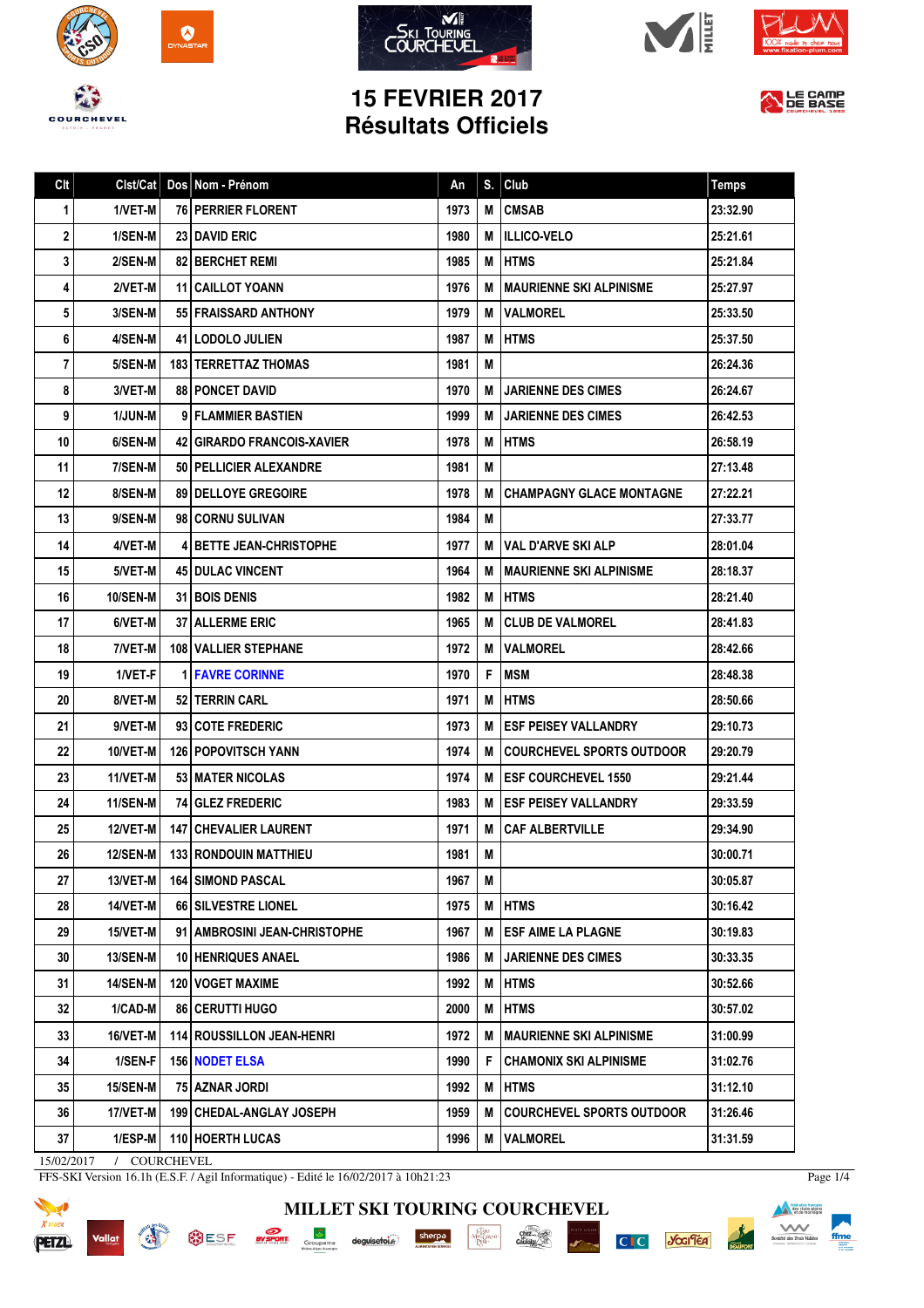| Clt | Clst/Cat        | Dos Nom - Prénom                   | An   | S. | Club                               | <b>Temps</b> |
|-----|-----------------|------------------------------------|------|----|------------------------------------|--------------|
| 38  | 18/VET-M        | <b>178 DOMERGUE BERNARD</b>        | 1958 | M  | <b>ESF AIME 2000</b>               | 31:33.17     |
| 39  | 19/VET-M        | <b>119 BRONSTEIN DAN</b>           | 1977 | M  | <b>COURCHEVEL SPORTS OUTDOOR</b>   | 32:01.60     |
| 40  | 2/CAD-M         | <b>124 CHAPTAL THEO</b>            | 2000 | M  | <b>MSM</b>                         | 32:04.91     |
| 41  | 20/VET-M        | <b>122 FILLATRE JEAN-LOUIS</b>     | 1963 | M  | <b>ESF MERIBEL</b>                 | 32:22.89     |
| 42  | 16/SEN-M        | 162 PERRET HERVE                   | 1978 | M  | <b>ESF COURCHEVEL 1850</b>         | 32:27.19     |
| 43  | 21/VET-M        | <b>123 LAMBERT PIERRE</b>          | 1976 | M  |                                    | 32:34.12     |
| 44  | 2/ESP-M         | <b>193 FRANCOIS JEREMIE</b>        | 1994 | M  | <b>GILBERT SPORTS MORIOND</b>      | 32:39.22     |
| 45  | 22/VET-M        | 297 BERQUET RENAUD                 | 1962 | M  |                                    | 32:46.17     |
| 46  | 23/VET-M        | <b>109 FLAMMIER VINCENT</b>        | 1971 | M  | <b>JARIENNE DES CIMES</b>          | 32:47.71     |
| 47  | 24/VET-M        | <b>186 DAVID GREGORY</b>           | 1971 | M  | <b>IMSM</b>                        | 32:58.38     |
| 48  | 17/SEN-M        | <b>168 CONTI GUILLAUME</b>         | 1986 | M  |                                    | 33:01.76     |
| 49  | <b>18/SEN-M</b> | <b>145 BERTRAND MARTIN</b>         | 1991 | M  | <b>LES HYDROS ANNECY TRIATHLON</b> | 33:02.80     |
| 50  | 19/SEN-M        | <b>102 GARI CHRISTOPHE</b>         | 1987 | M  |                                    | 33:34.08     |
| 51  | 25/VET-M        | <b>19 GARNIER THIERRY</b>          | 1965 | M  |                                    | 33:39.66     |
| 52  | 3/CAD-M         | <b>187   COTE ALIX</b>             | 2001 | M  | <b>ESF PEISEY VALLANDRY</b>        | 33:43.24     |
| 53  | 2/VET-F         | <b>155 POMMAT STEPHANIE</b>        | 1976 | F  |                                    | 33:45.10     |
| 54  | <b>20/SEN-M</b> | 144 RONDEAU GAETAN                 | 1983 | M  |                                    | 34:08.59     |
| 55  | 26/VET-M        | <b>118 PETITJEAN ROBERT</b>        | 1959 | M  | <b>COURCHEVEL SPORTS OUTDOOR</b>   | 34:11.03     |
| 56  | 27/VET-M        | <b>142 CATELLA NICOLAS</b>         | 1974 | M  | <b>VALMOREL</b>                    | 34:36.70     |
| 57  | 1/CAD-F         | <b>139 DAVID CLEMENCE</b>          | 2000 | F  | <b>MSM</b>                         | 34:44.49     |
| 58  | <b>28/VET-M</b> | <b>106 PEYTAVIN MARC</b>           | 1965 | M  |                                    | 34:47.32     |
| 59  | <b>21/SEN-M</b> | <b>267 I SASSON JEREMIE</b>        | 1993 | M  |                                    | 34:47.61     |
| 60  | 3/VET-F         | <b>170 SERDA PATRICIA</b>          | 1969 | F  | <b>MSM</b>                         | 34:53.87     |
| 61  | 4/VET-F         | <b>280   BATCHELOR MELANIE</b>     | 1970 | F  | <b>COURCHEVEL SPORTS OUTDOOR</b>   | 34:58.93     |
| 62  | 5/VET-F         | <b>150 CHENAL CLAUDE</b>           | 1967 | F  | <b>HTMS</b>                        | 35:13.53     |
| 63  | <b>29/VET-M</b> | 283 BIRKNER RAMON                  | 1973 | M  |                                    | 35:16.98     |
| 64  | 2/SEN-F         | <b>151 LEFAILLET ANAIS</b>         | 1989 | F. |                                    | 35:20.98     |
| 65  | 30/VET-M        | 172 LAPPRAND PIERRE                | 1958 | M  | <b>IFAVERGES</b>                   | 35:26.38     |
| 66  | <b>22/SEN-M</b> | <b>136 LAMOUREUX GUILLAUME</b>     | 1979 | M  |                                    | 35:33.19     |
| 67  | 31/VET-M        | <b>192   LEVEQUE ARNAUD</b>        | 1976 | М  |                                    | 35:48.93     |
| 68  | <b>23/SEN-M</b> | 101 TYBERGHEIN LOIC                | 1985 | M  | <b>COURCHEVEL SPORTS OUTDOOR</b>   | 36:49.27     |
| 69  | 32/VET-M        | <b>286 DURAND-TERRASSON ROLAND</b> | 1960 | M  |                                    | 36:56.14     |
| 70  | 3/SEN-F         | <b>189   PELLICANO MELINA</b>      | 1987 | F  |                                    | 36:56.33     |
| 71  | 4/SEN-F         | <b>167   DELSUPECHE FRANCE</b>     | 1987 | F  |                                    | 37:11.38     |
| 72  | 33/VET-M        | <b>163 SUZANNE LUDOVIC</b>         | 1969 | M  | <b>MAURIENNE SKI ALPINISME</b>     | 37:26.88     |
| 73  | 4/CAD-M         | <b>289 BERQUET ARTHUR</b>          | 2002 | M  |                                    | 37:27.94     |
| 74  | <b>34/VET-M</b> | <b>146   CASSFU LUDO</b>           | 1967 | M  |                                    | 37:51.84     |
| 75  | 6/VET-F         | <b>181   GACHET-MAUROZ PASCALE</b> | 1958 | F  | <b>ESF COURCHEVEL 1550</b>         | 38:07.49     |
| 76  | 35/VET-M        | <b>279   SCHNEIDER MICHAEL</b>     | 1974 | M  |                                    | 38:15.17     |
| 77  | 36/VET-M        | 263 BELL JAMES                     | 1961 | M  |                                    | 38:16.27     |
| 78  | 5/CAD-M         | 293   SONODA THIAGO                | 2001 | M  |                                    | 38:33.47     |
| 79  | 37/VET-M        | 278 CUYALA JEAN-MATHIEU            | 1967 | M  |                                    | 38:34.75     |

15/02/2017 / COURCHEVEL

FFS-SKI Version 16.1h (E.S.F. / Agil Informatique) - Edité le 16/02/2017 à 10h21:24

Page 2/4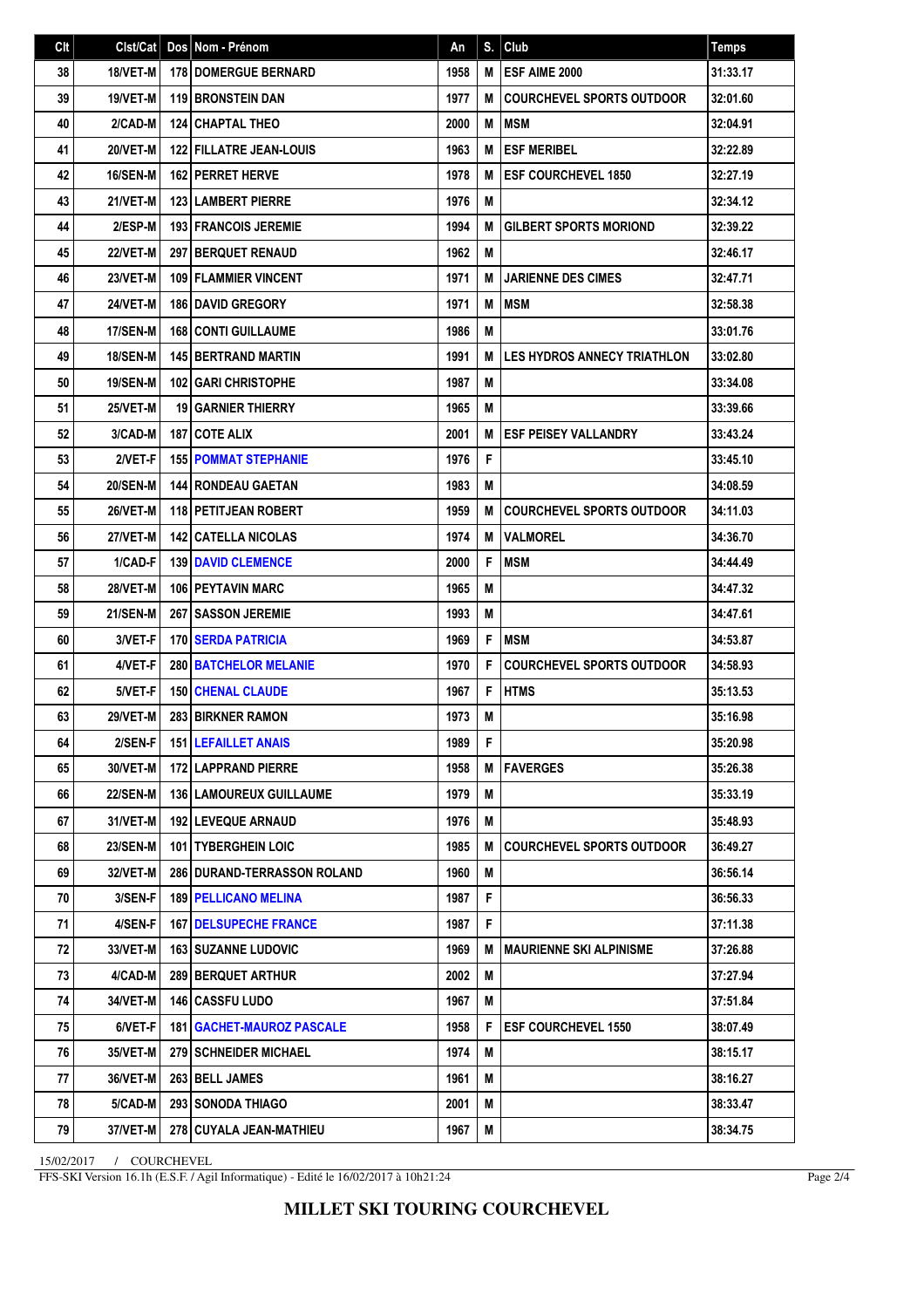| Clt | Clst/Cat        | Dos Nom - Prénom                   | An   | S. | Club                             | <b>Temps</b> |
|-----|-----------------|------------------------------------|------|----|----------------------------------|--------------|
| 80  | 38/VET-M        | <b>188   DELINEAU EMMANUEL</b>     | 1970 | M  |                                  | 39:02.82     |
| 81  | 7/VET-F         | <b>273 BARTNICKI MIREILLE</b>      | 1970 | F  | <b>HTMS</b>                      | 39:05.40     |
| 82  | <b>39/VET-M</b> | <b>105 TOLON ANTHONY</b>           | 1969 | M  |                                  | 39:16.37     |
| 83  | <b>24/SEN-M</b> | <b>143 RUFFIER MICHEL</b>          | 1978 | M  | <b>MSM</b>                       | 39:25.46     |
| 84  | 6/CAD-M         | <b>125 DE FERLANT CHARLY</b>       | 2001 | M  |                                  | 39:30.01     |
| 85  | 1/BEN-M         | 217 RAOULT TITOUAN                 | 2005 | M  |                                  | 39:45.63     |
| 86  | 40/VET-M        | 291 ALESSANDRIA ANDRE              | 1964 | M  |                                  | 39:46.64     |
| 87  | 8/VET-F         | 290 EXCOFFIER CELINE               | 1974 | F  | <b>COURCHEVEL SPORTS OUTDOOR</b> | 39:47.81     |
| 88  | 41/VET-M        | <b>197   MACKAY CHARLES</b>        | 1961 | M  |                                  | 39:52.52     |
| 89  | 5/SEN-F         | <b>299   APPOLONIA JENNY</b>       | 1978 | F  | <b>COURCHEVEL SPORTS OUTDOOR</b> | 39:55.53     |
| 90  | 42/VET-M        | <b>255 PEREIRA GEORGES</b>         | 1972 | M  |                                  | 40:58.53     |
| 91  | 43/VET-M        | <b>153 ROCHE FABIEN</b>            | 1970 | M  |                                  | 41:27.76     |
| 92  | 1/SVET-F        | 200   MONGELLAZ MICHELE            | 1956 | F  |                                  | 41:33.00     |
| 93  | 1/MIN-F         | 174 RAOULT ZOE                     | 2003 | F  |                                  | 41:51.56     |
| 94  | 3/ESP-M         | <b>292 HARRY GRANIER</b>           | 1995 | M  |                                  | 42:15.67     |
| 95  | 9/VET-F         | 103 MC GREE SAM                    | 1970 | F  | <b>COURCHEVEL SPORTS OUTDOOR</b> | 42:18.00     |
| 96  | 7/CAD-M         | 284 SIMON ARTHUR                   | 2002 | M  |                                  | 42:29.29     |
| 97  | 44/VET-M        | 253 RIVERO LAURENT                 | 1965 | M  |                                  | 42:53.68     |
| 98  | 45/VET-M        | <b>264 PEYTAVIN DIDIER</b>         | 1959 | M  | <b>VEO 2000</b>                  | 45:11.29     |
| 99  | 46/VET-M        | <b>295 FONTANA FEDERLO</b>         | 1975 | M  |                                  | 45:35.99     |
| 100 | 47/VET-M        | <b>137 BUFFET XAVIER</b>           | 1961 | M  | <b>ESF VAL THORENS</b>           | 46:02.05     |
| 101 | 48/VET-M        | <b>260 BOULET ROMAIN</b>           | 1976 | M  |                                  | 46:02.69     |
| 102 | 6/SEN-F         | 296 RENARD LAETITIA                | 1985 | F  |                                  | 46:07.08     |
| 103 | 1/ESP-F         | 249 BEC LOUISE                     | 1994 | F  |                                  | 46:16.35     |
| 104 | 49/VET-M        | 218 SAUVANET THIERRY               | 1961 | M  |                                  | 46:21.38     |
| 105 | 10/VET-F        | <b>182   GRANDVINCENT CAROLINE</b> | 1967 | F  | <b>ESF VAL THORENS</b>           | 46:32.60     |
| 106 | 11/VET-F        | 210 CLIFFORD CATARINA              | 1972 | F  |                                  | 46:33.79     |
| 107 | 12/VET-F        | 194 BELL NICKI                     | 1972 | F  |                                  | 47:08.85     |
| 108 | <b>25/SEN-M</b> | 298 RICHARDS ADAIN                 | 1978 | M  |                                  | 48:02.60     |
| 109 | 2/JUN-M         | 258 LEPERCQ MARTIN                 | 1998 | Μ  |                                  | 48:04.14     |
| 110 | <b>50/VET-M</b> | 272 LEBOULANGER BENOIT             | 1974 | M  |                                  | 48:37.86     |
| 111 | 51/VET-M        | 252 MIMRAN BENJAMIN                | 1977 | Μ  |                                  | 48:42.96     |
| 112 | 8/CAD-M         | <b>271 LEPERCQ LUCAS</b>           | 2001 | M  |                                  | 50:09.41     |
| 113 | <b>52/VET-M</b> | <b>250 BERTRAND LUCAS</b>          | 1960 | M  |                                  | 50:14.63     |
| 114 | 13/VET-F        | 288 LANGEARD NATHALIE              | 1969 | F  |                                  | 50:21.46     |
| 115 | 53/VET-M        | 282 POIRIER GILLES                 | 1973 | Μ  |                                  | 50:29.86     |
| 116 | <b>54/VET-M</b> | 222 CELLIER OLIVIER                | 1972 | M  |                                  | 50:35.75     |
| 117 | <b>26/SEN-M</b> | 259 FERRANDO LUILI                 | 1978 | M  |                                  | 50:48.00     |
| 118 | <b>55/VET-M</b> | 294 ZERAH THIERRY                  | 1967 | M  |                                  | 51:11.67     |
| 119 | 14/VET-F        | <b>242 VERESKI TATIANA</b>         | 1972 | F  |                                  | 51:23.93     |
| 120 | <b>56/VET-M</b> | 247 CLIFFORD RYDER                 | 1972 | Μ  |                                  | 51:25.02     |
| 121 | 7/SEN-F         | <b>257 MIMRAN DIANE</b>            | 1986 | F  |                                  | 51:33.91     |

15/02/2017 / COURCHEVEL

FFS-SKI Version 16.1h (E.S.F. / Agil Informatique) - Edité le 16/02/2017 à 10h21:24

Page 3/4